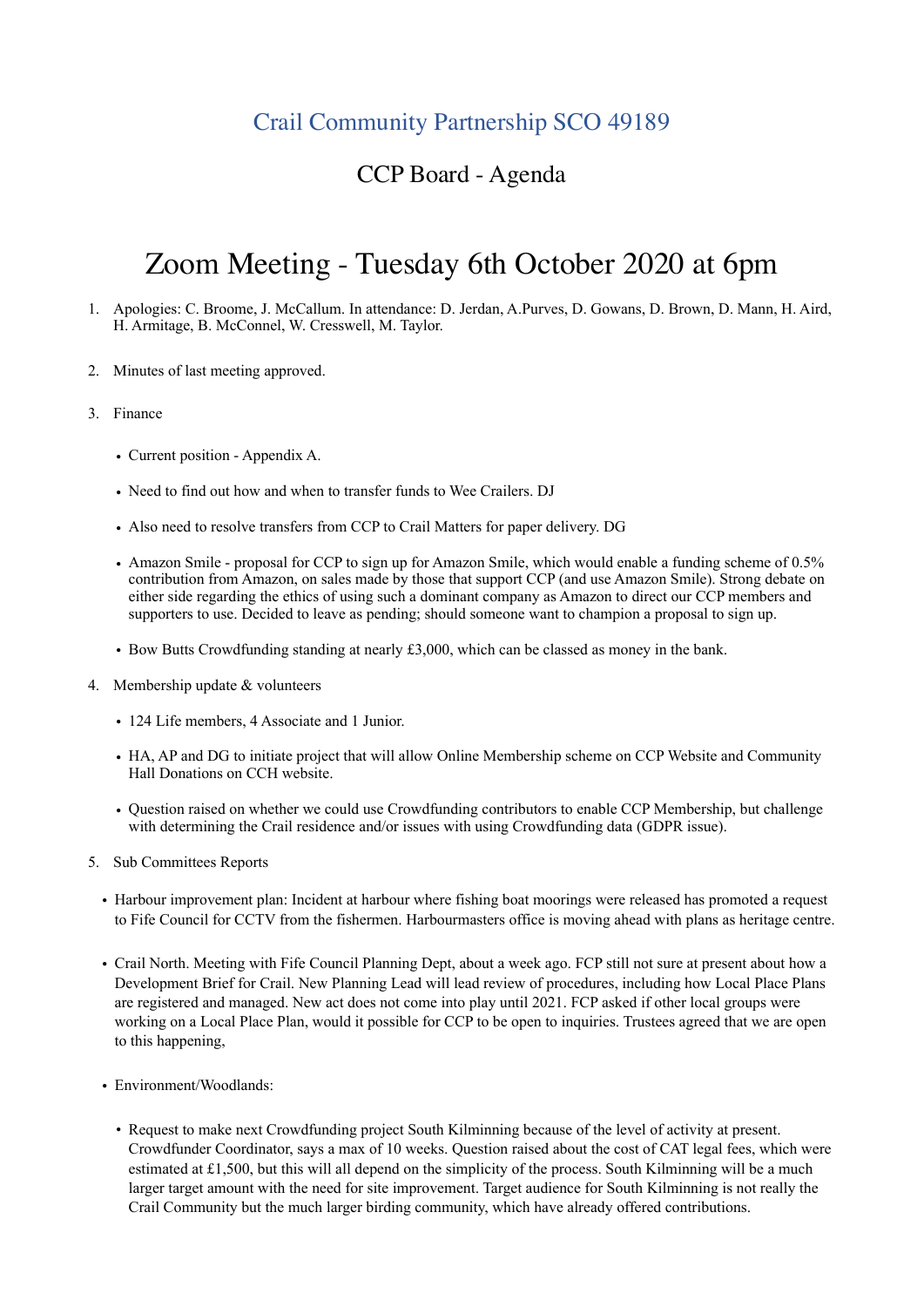- Concern that South Kilminning is being used as a campsite more and more. By spring next year we need to have preventative measures that will stop this growing.
- Bow Butts is getting close but there is time for another push. One member recently advised that they do not like doing online donations. Need to send the form to all CCP.
- Pinkerton Triangle program with CB and DG.
- CAT process; lawyer has been instructed to start working with FC.
- Community Assets
	- Community Hall SLF 3 questions in deferred decision letter were Clawback period, funding progress and support from local cafes. Response to be send to SLF by 15th October.
		- Clawback period. Janice Laird has assured us that we will 'not left hanging.' (Further correspondence on 8th Oct indicated that we will have FCs position by the 15th. Meeting between FC and SLF took place on the 7th).
		- Funding progress. Recent applications to Fife Environment Trust, Crown Estates Coastal Communities, pending decisions. Robertson Trust Community Hub and Common Good will be submitted during the next few days. Have letters of support from Community Council and Fife Council (Janice Laird) regarding access to Common Good Fund. Support letter from Craws Nest Trust. Also funding from Robertson Trust for employee costs in place.
		- Have letters of support from Harbour Gallery and Honeypot.
	- Brownfield sites. Communities do have a right to bid for such sites but have to have a clear vision and funding in place.
- Business and Tourism Crail Food Trail, next meeting on the 14th Oct. East Neuk will be included, as they anticipate opening Easter 2021.
- 6. Website/Publicity current advertisers will be asked about funding for 2021.
- 7. AOCB
	- 1. Town Hall Jack Jarvis asked what CCPs position is with regard to the Town Hall lease which comes up for renewal late 2021. The Local Place Plan did indicate a preference for coordination of community assets. DG to have follow up meeting with Jack to discuss further, as CCP not ready to make a decision at this time -.
	- 2. DB highlighted that he has prepared proposal for pricing for Community Hall would like to do follow-up with AP.
	- 3. DB raised Borders success with 20mph implementation. This is a CCC issue. Further discussion on Denburn 'Narrows.' DJ to take to CCC.
	- 4. Victoria Gardens. TH has a plan for what could be planted next year. Still a challenge for who lead this and how it will be funded.
	- 5. Equality and Diversity Policy approved, with inclusion of volunteers.

Next meeting Tuesday 3rd November 2020 at 6pm